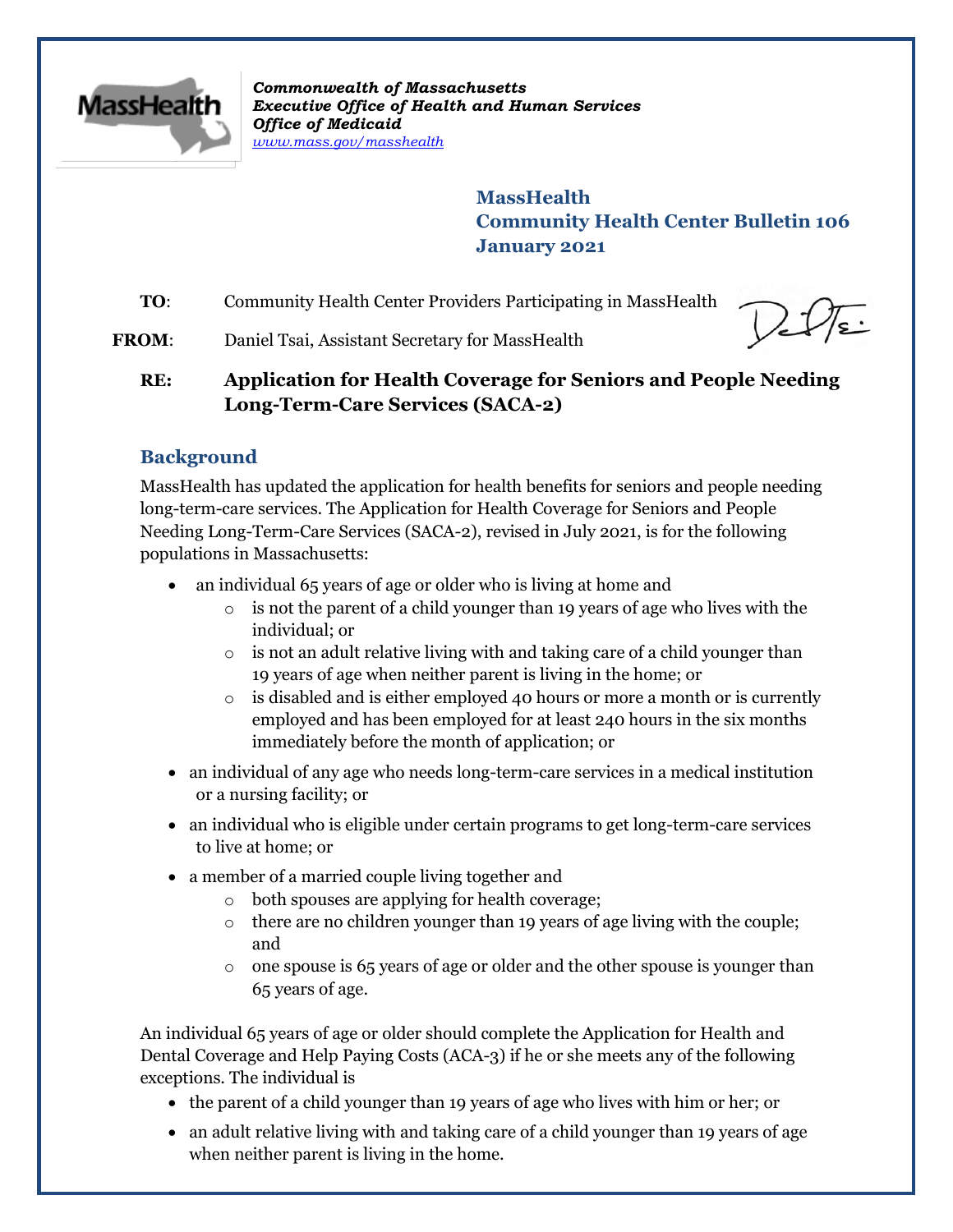**MassHealth Community Health Center Bulletin 106 January 2021 Page 2 of 3**

#### **Summary of Changes**

The following changes were made in the January 2021 version of the SACA-2.

- Updated alimony language on deductions for person 1 and person 2 on pages 5 and 6 and pages 10 and 11, respectively
- Removed higher education and tuition fees on allowable deductions for person 1 and person 2 pages 6 and 11, respectively
- Added clarifying language to the Rights and Responsibilities page (steps 9 and 10 on page 18) to specify liens will be placed for LTC if not expected to return home, and estate recovery will pursue amount equivalent to total cost of care.

## **Supplies and Use of Earlier Versions of the SACA-2**

Earlier versions of the SACA-2 may be accepted until January 31, 2021 When you receive a supply of the January, 2021 version of the SACA-2, please recycle earlier versions of the form. Although earlier versions will be accepted until January 31, 2021, they should **not** be distributed to the public once the new version has been received.

### **How to Apply**

To apply, applicants can use any of the options below.

**Mail** the filled-out, signed application to:

MassHealth Enrollment Center P.O. Box 290794 Charlestown, MA 02129-0214.

**Fax** the filled-out, signed application to (617) 887-8799.

**Visit** a [MassHealth Enrollment Center \(MEC\)](https://www.mass.gov/service-details/masshealth-enrollment-centers-mecs) to apply in person.